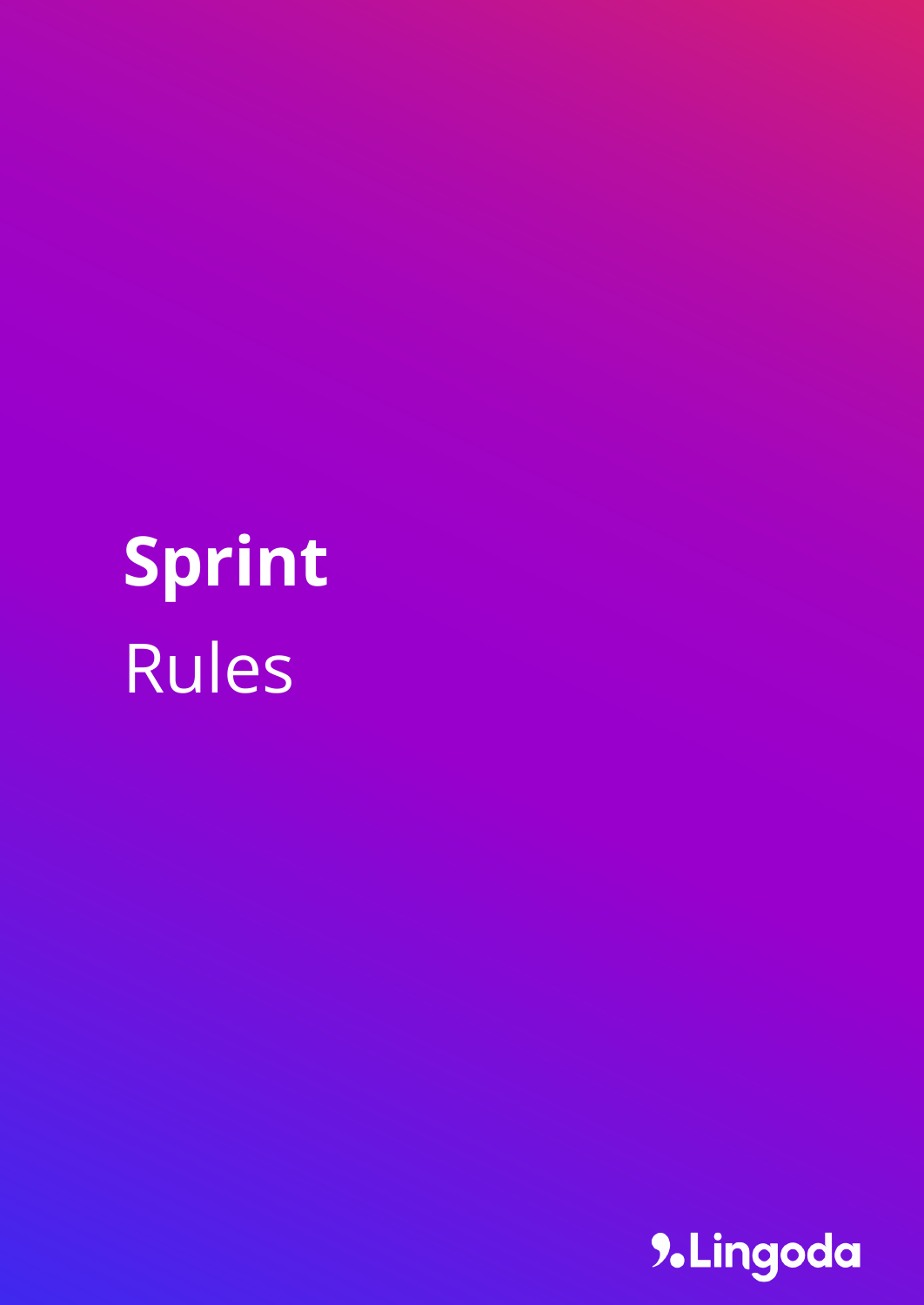Welcome to the Language Sprint™ (the "**Sprint**") of Lingoda GmbH, Zimmerstrasse 67/69, 10117 Berlin, Germany ("**Lingoda**", "**we**", "**us**" "**our/s**").

The Sprint is a subscription which enables customers ("**Customer**", "**you**", "**your/s**") to use the information, tools, features and functions, including our language courses available on [www.lingoda.com](http://www.lingoda.com) (together the "**Service/s**") during the two months of the Sprint. After the Sprint you can receive a cashback of your subscription fees that you have paid, subject to the following conditions.

The Sprint is subject to these Sprint terms and conditions (the "**Sprint Rules**"). The Sprint Rules apply in addition to the general terms and conditions of the Service which are available here: [\[Link](https://www.lingoda.com/en/terms/)] (the "**General Lingoda Terms**"). In case of contradictions between these Sprint Rules and the General Lingoda Terms these Sprint Rules shall prevail.

**The Customer agrees to a monthly recurring subscription of the Service after the end of the** Sprint to the conditions laid out in (i) the sign-up for the Sprint, (ii) Section 7 of the Sprint **Rules and (iii) the General Lingoda Terms ("Rollover"). The Customer is entitled to cancel the Rollover subject to Section 7.**

The languages available for the conclusion of the contract are English, German and French. The Sprint Rules are also available in Spanish and Chinese.

After your purchase, we will provide you with copies of your contract with us in PDF format. You can ask for copies of the contract with us at any time.

## **1. General Sprint Rules**

- **1.1** Customers can sign up to participate in the Sprint until 30th June 2022, 24:00 (CET), ("**Entry Deadline**").
- **1.2** The Sprint starts on 11th July 2022, 00:00 (the "**Start Date**").
- **1.3** The Sprint ends on 8th September 2022, 24:00, (the "**End Date**").

**1.4** The two Sprint months shall have the following terms:

- **Month 1**: 11th July 2022 (00:00) to 9th August 2022, (24:00)
- **Month 2**: 10th August 2022 (00:00) to 8th September 2022, (24:00)
- **1.5** The Customer is entitled to choose between two options:
	- **Option 1:** Super Sprint (30 classes per month)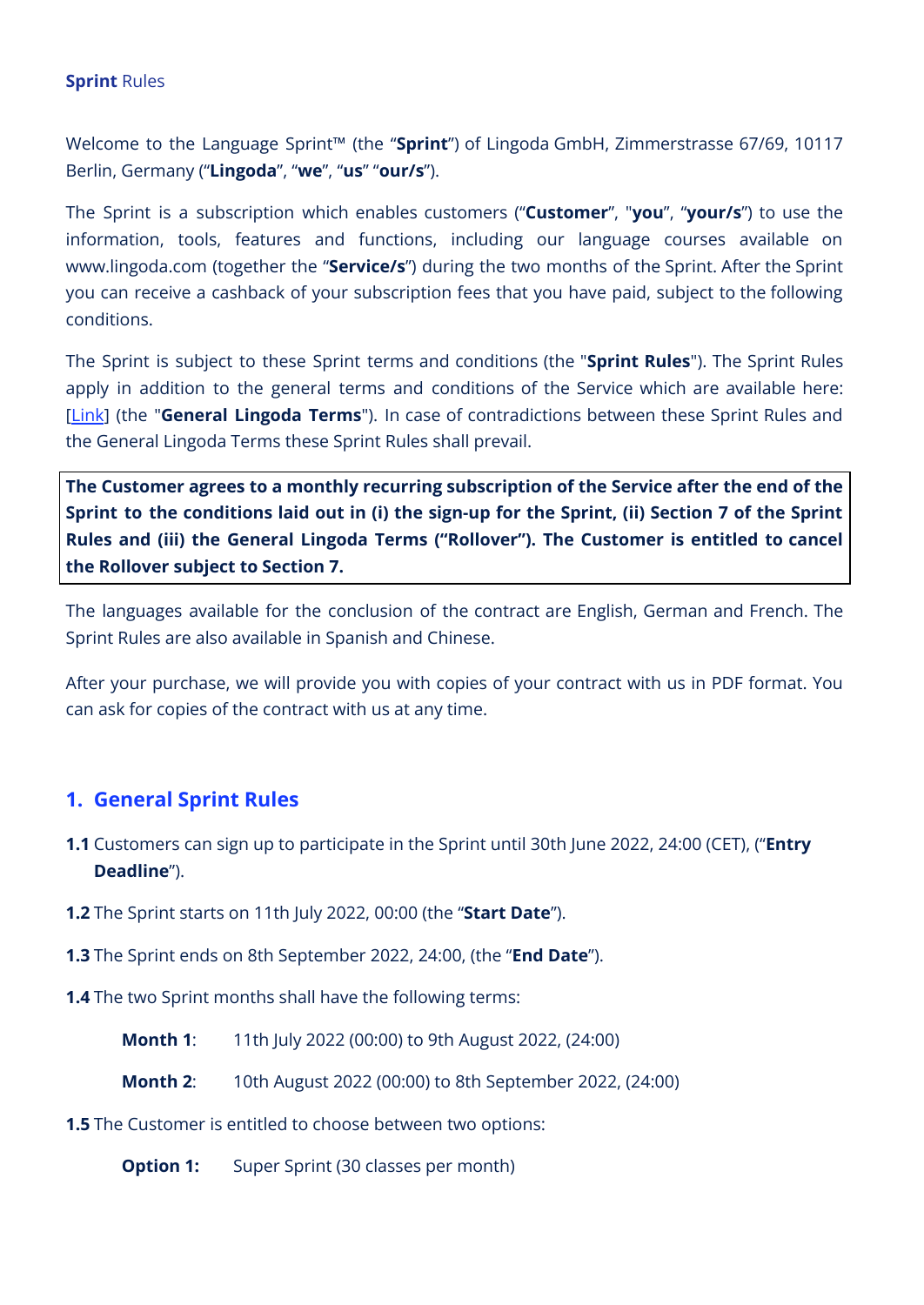- **Option 2:** Regular Sprint (15 classes per month)
- **1.6** Lingoda shall provide the Customer with the electronic credits ("Credits") required to book a lesson on the following dates whereas each Credit shall entitle the Customer to attend one class:
	- **Month 1:** 3rd July 2022
	- **Month 2:** 2nd August 2022
- **1.7** Upon registration to the Sprint, the Customer shall not be entitled to change the language or option.

# **2. PAYMENTS**

- **2.1** The Customer shall pay a down payment of **49 EUR** or **59 USD** (the "**Down Payment**") upon successful registration to the Sprint, in order to secure his/her participation in the Sprint.
- **2.2** In addition to the Down Payment, Customer must pay the following fees (the "**Fees**") to participate in the Sprint:

| <b>Month 1</b>                                                     | <b>Month 2</b>                                                     |
|--------------------------------------------------------------------|--------------------------------------------------------------------|
| Super Sprint (English, French and Spanish) -<br>271 EUR or 311 USD | Super Sprint (English, French and Spanish) -<br>320 EUR or 370 USD |
|                                                                    |                                                                    |
| Super Sprint (Business English and German) -                       | Super Sprint (Business English and German) -                       |
| 331 EUR or 371 USD                                                 | 380 EUR or 430 USD                                                 |
| regular Sprint (English, French and Spanish) -                     | regular Sprint (English, French and Spanish) -                     |
| 141 EUR or 161 USD                                                 | 190 EUR or 220 USD                                                 |
| regular Sprint (Business English and                               | regular Sprint (Business English and                               |
| German) - 161 EUR or 181 USD                                       | German) - 210 EUR or 240 USD                                       |

- **2.3** The 2 monthly subscription Fees agreed to during the sign-up for the Sprint shall be due on the following dates:
	- **Month 1:** 3rd July 2022
	- **Month 2:** 2nd August 2022
- **2.4** All payments shall be in the same currency in which the Customer paid the Down Payment.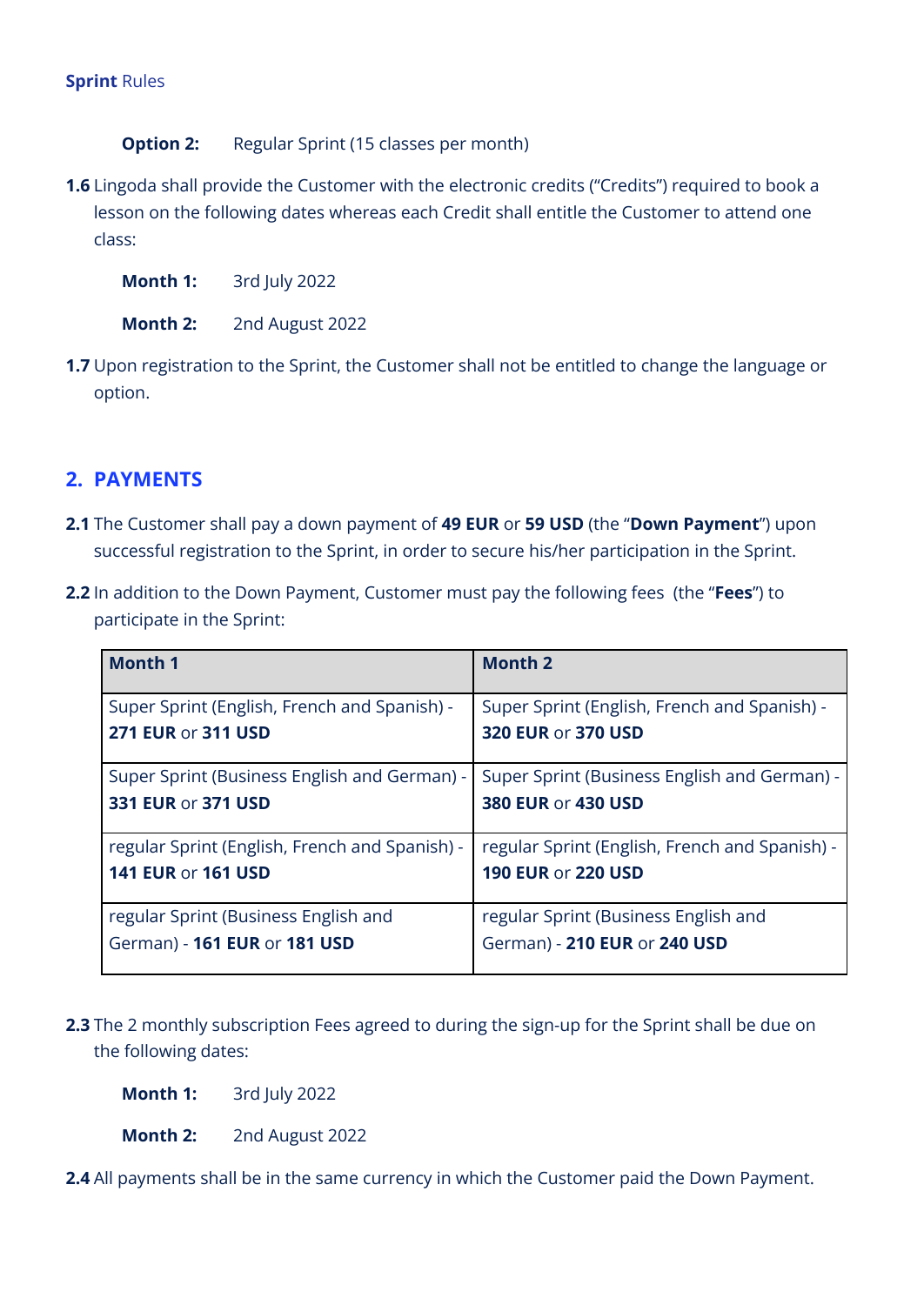# **3. CASHBACK**

- **3.1** Customers who attend 100% of the required classes for the Super Sprint or the regular Sprint and who fulfil the conditions under the Sprint Rules are entitled to receive a cashback of paid subscription fees as set out in Section 3.4 of the Sprint Rules (the "**Cashback**") .
- **3.2** To be eligible for the Cashback for the Super Sprint, the Customer has to attend the following number of classes in accordance with Section 5 of the Sprint Rules:
	- 30 classes in Month 1
	- 30 classes in Month 2
- **3.3** To be eligible for the Cashback for the regular **Sprint**, the Customer has to attend the following number of classes in accordance with Section 5 of the Sprint Rules:
	- 15 classes in Month 1
	- 15 classes in Month 2

**3.4** The Cashback shall have the following amount:

- For the Super Sprint: 100% of the paid Fees.
- For the regular Sprint: 50% of the paid Fees.

## **4. DISQUALIFICATION FROM CASHBACK**

The Customer shall be disqualified from the Cashback if the Customer

- **4.1** uses a Credit for a class that takes place before the Start Date;
- **4.2** unauthorizedly shares his/her user account with a third-party or if Lingoda determines that more than one person uses the same Lingoda account;
- **4.3** registers for the Sprint multiple times (e.g. via multiple Lingoda accounts);
- **4.4** fails to pay the Fees in due time, provided that Lingoda shall attempt to obtain payment one more time within 2 working days if the payment is refused on any of payment dates mentioned in the Payment Section, and notify the Customer of the unsuccessful payment;
- **4.5** fails to reverse a chargeback issued by the Customer's payment service provider or bank institute within 48 hours after the chargeback; or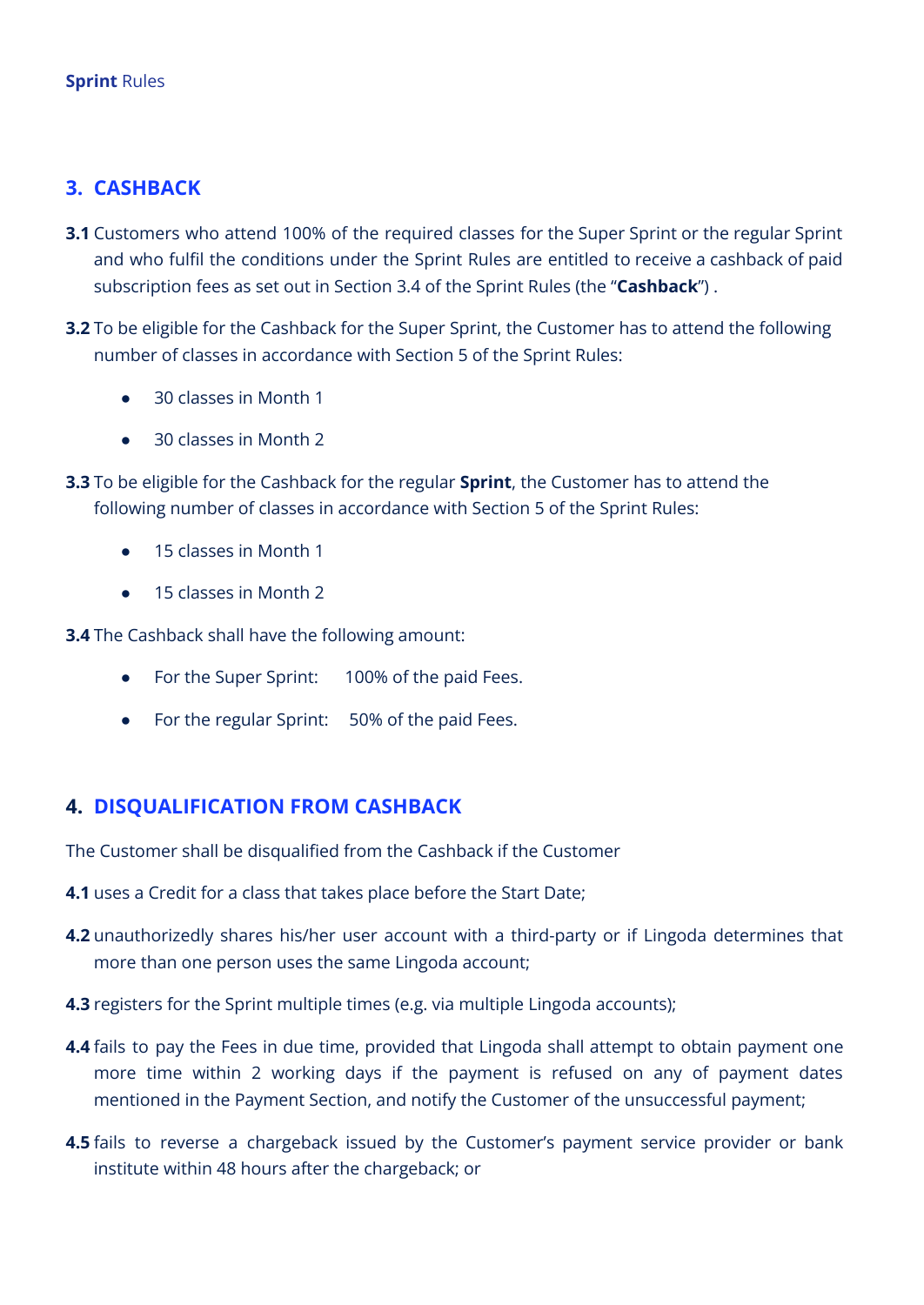**4.6** changes his/her time-zone settings in their Lingoda account during the Sprint since this could enable a Customer to attend more than one class per day (the time-zone at the start of the Sprint will be decisive for the duration of the Sprint; if the Customer needs to travel between time-zones it is the Customer's responsibility to book his/her classes accordingly).

### **5. CLASSES COUNTED**

Classes shall only count towards the Super Sprint or regular Sprint if each class visit of the Customer meets the requirements laid out in this Section:

- **5.1** The Customer has to attend classes fully for them to count as completed for the Sprint. Lingoda does not warrant that classes will be available at the Customer's desired times. For a class to be fully attended the following requirement must be met:
	- the Customer has fully attended the class from the beginning and has not left before the end of the class (60 minutes) whereas Lingoda will measure attendance based on the system information provided by the class log and the information provided by the teacher.
- **5.2** Customers may only attend one class per day. Attending more than one class per day disqualifies from the Cashback.
- **5.3** Customers of the regular Sprint may only attend up to 5 classes a week. Attending more than 5 classes a week disqualifies from the Cashback for the regular Sprint. For this promotion, a week is considered to start on Mondays and to finish on Sundays.
- **5.4** Participation in private classes (one teacher, one student) shall not contribute towards the Cashback; only group classes shall count.
- **5.5** The Customer's absence to a class does not count for the Cashback, regardless of the reason for the absence (e.g. health, job, technical [e.g. bad internet connection, microphone, speaker or webcam issues], personal, weather-related issues, or any other), unless Lingoda is responsible for the absence.
- **5.6** Any inappropriate behaviour from the Customer during classes may result in the Customer being disqualified for the Cashback, including but not limited to abusive, rude, sexual or disturbing conduct in any way. The teacher has the right to remove the offending Customer from the class.
- **5.7** Lingoda shall refund Credits within 72 hours and the Customer does not need to take an additional class that day if the class did not take place due to Lingoda's fault. The class in question will count towards the Cashback.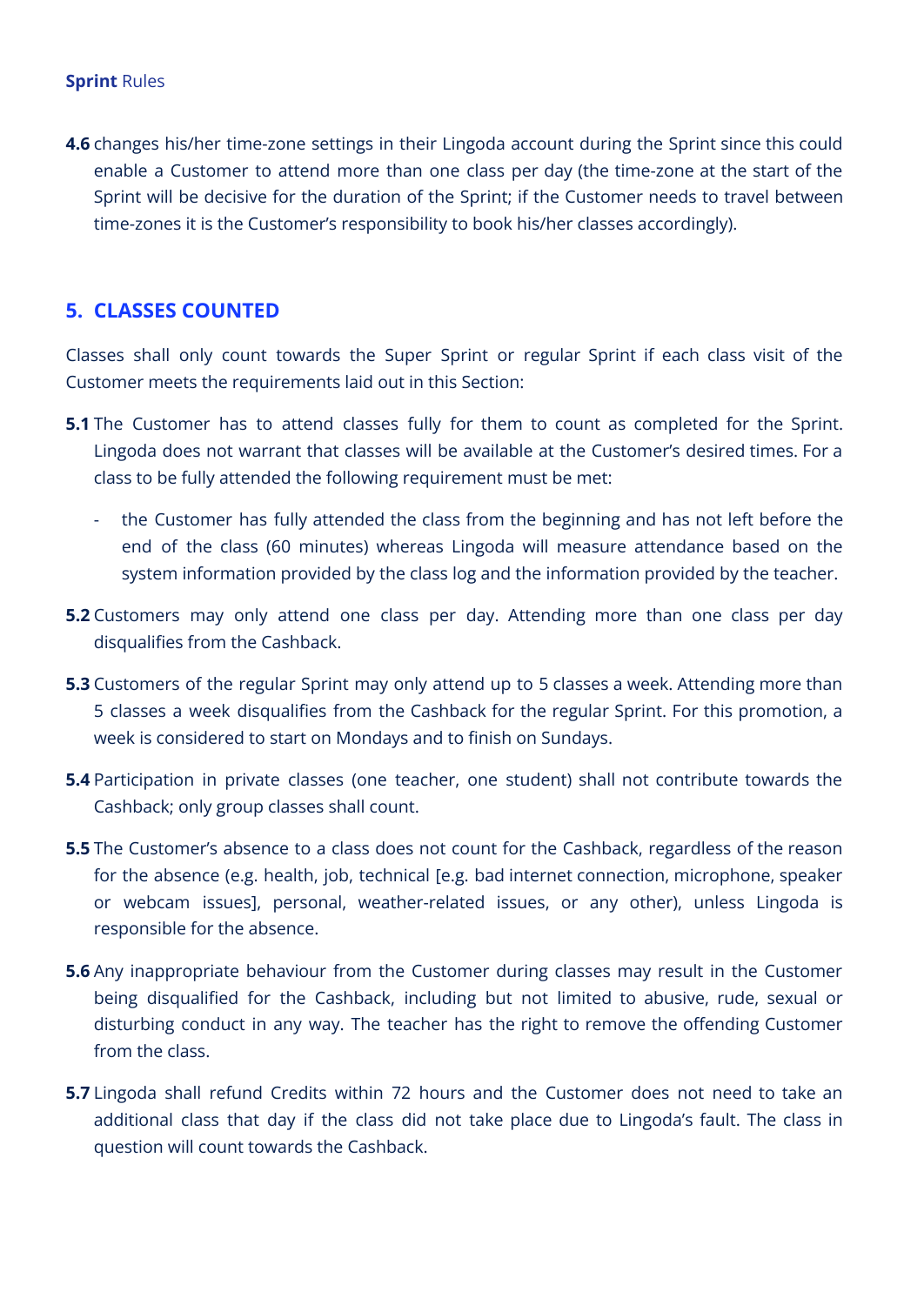- **5.8** The Customer can book his/her class/es at least 7 days before a class begins. The Customer may only cancel booked classes no later than 7 days (168 hours) before the start date/time of a class or within the 30-minute immediate-cancel window available in his/her Lingoda account.
- **5.9** The Customer is entitled to change his/her individual learning level at any point, and as many times as desired, without any effect on their qualification for the Cashback.
- **5.10** The Customer shall only use the Credits that the Customer receives specifically for the Sprint. No other class credits for Lingoda courses qualify for the Cashback. It is not allowed to purchase additional credits in the store or make use of these.

## **6. AFTER THE SPRINT**

- **6.1** Lingoda shall notify the Customers by phone or email or letter within 45 business days starting as of the End Date whether the Customer is eligible for the Cashback.
- **6.2** Lingoda shall pay the Cashback at the latest 3 months after the End Date in the same currency and to the same payment method the Customer used to pay the Fees.

#### **7. SUBSCRIPTION AFTER THE SPRINT**

- **7.1** The Customer agrees to the Rollover at the end of the Sprint, subject to the conditions laid out (i) in this Section, (ii) the sign-up for the Sprint, including the checkout page and (iii) the General Lingoda Terms. Lingoda will also provide the Customer with the details of the Rollover in the confirmation e-mail after your purchase.
- **7.2** The Rollover shall have the following prices:

**"Keep Running"** pack after the Super Sprint - 20 classes per month with the following monthly costs:

| English, French and Spanish | <b>170 EUR</b> |
|-----------------------------|----------------|
| German                      | <b>200 EUR</b> |
| <b>Business English</b>     | <b>230 EUR</b> |

**"Keep Running"** pack after the regular Sprint – 10 classes per month with the following monthly costs:

English, French & Spanish **100 EUR**